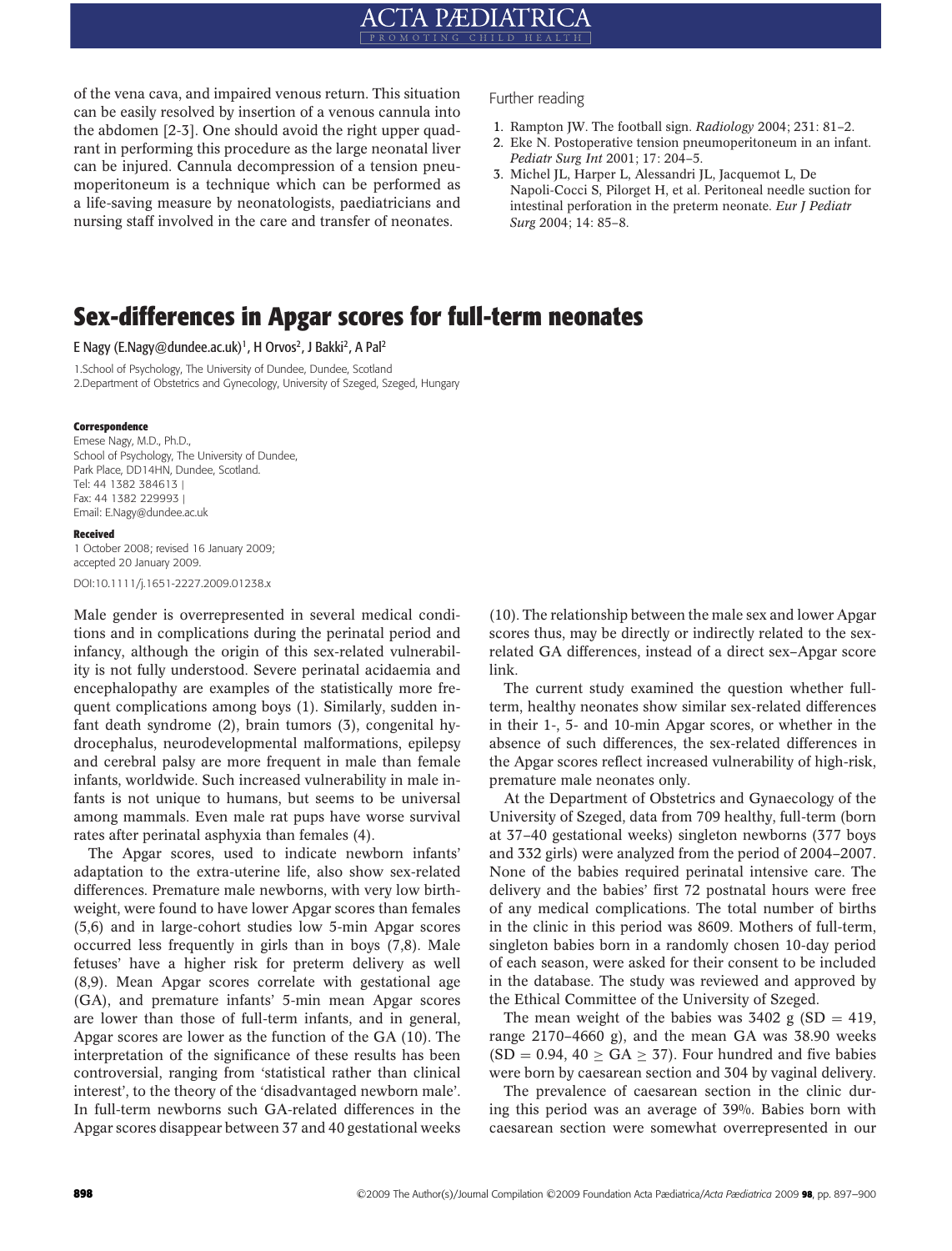sample, because the mothers stayed an average a day longer in the hospital, and were more available for informed consent. There was no sex-related difference in the way of delivery  $\lceil \chi^2 \rceil = 0.49$ , non-significant (n.s.).

The weight of the boys was significantly larger (boys mean =  $3457$  g,  $SD = 423$  g, girls mean =  $3340$  g,  $SD =$ 406,  $t_{2,705} = 3.74$ ,  $p < 0.001$ ), and boys were marginally overrepresented in the lower GA compared to girls ( $\chi^2$  = 7.83,  $p = 0.05$ , Table S1), thus both weight and GA were taken into account in the further analyses on the effect of sex on the Apgar scores.

Using a mixed design, repeated measures analysis of variance (ANOVA) with Apgar scores (Apgar 1-, 5- and 10-min) as within-subject, sex as between-subject factors and weight as a covariate, there was a significant main effect of the Apgar score changes (with Greenhouse–Geisser correction,  $F_{2.825,31} = 4.28$ , p < 0.05) and a significant Apgar\*sex interaction (with Greenhouse–Geisser correction,  $F_{2.825.31}$  = 4.79, p < 0.01). The Apgar∗Sex, Apgar∗GA, and Apgar<sup>∗</sup> Sex∗GA interactions were n.s.

Post-hoc analysis of the main effect of Apgar scores showed, as expected, that the Apgar scores significantly increased over time (mean Apgar  $1 = 9.36$ , mean Apgar  $5 =$ 9.83, mean Apgar  $10 = 9.97$ , pairwise comparisons were significant at  $p < 0.001$  level for Apgar 1–5, Apgar 1–10, Apgar  $5-10$ ).

Post-hoc analysis of the significant sex∗Apgar interaction showed that boys had significantly lower scores at 1-min  $(Boys = 9.25, SD = 1.32, girls = 9.48, SD = 0.97, t = -2.54,$  $p < 0.05$ ) and at 5 min (Boys = 9.79, SD = 0.65, girls = 9.89,  $SD = 0.38$ , t =  $-2.22$ , p < 0.05) Apgar scores, but by 10 min the Apgar scores were not significantly different between the sexes (Boys = 9.96, SD = 0.22, girls = 9.98, SD = 0.12, t =  $-1.65$ ,  $p = 0.10$ ).

Considering Apgar scores ≤7 as low (according to the practice of the clinic (11)), male newborns were significantly overrepresented in the lower 1-min Apgar scores than females ( $\chi^2$  = 3.84, p < 0.05), and were overrepresented in the lower 5-min Apgar scores ( $\chi^2 = 10.19$ , p = 0.01). By 10 min all newborns were above Apgar score 7. [See Table S2 for odd ratio (OR) and confidential interval (CI)].

The lower Apgar scores of full-term, healthy male, compared to female newborns reported in this study suggest: i) that similar earlier results, including those with premature and very-low-birth-weight newborns, are more than of purely 'statistical rather than clinical interest', and ii) that not only high-risk, but also full-term, healthy, male neonates; thus male newborns in general score lower on a measure evaluating vital signs and extra-uterine adjustment, when compared to females. The Apgar score has been found to be related to the sympathoadrenal activity, to the level of catecholamines in the umbilical artery, in the neonate (12). Term infants produce higher levels of catecholamines at birth, than preterm infants do, without sex-related differences (13). Preterm female infants, however, especially after asphyxia, produce relatively higher levels of catecholamines than preterm males after asphyxia (12). If Apgar score is regarded an indicator of the vitality of the neonate, that is related to the activity of the sympatoadrenderg system (13), the results from our study and the above papers point to girls' increased adaptation to adverse circumstances at birth.

Such sex-related differences in their adjustment to the environment are observable even at the behavioural level in newborns and young infants. Social stress, such as depression of the mother in the first months, affects boys' later emotional and cognitive development more severely (14) than of the girls. Not only human, but also male rhesus infants (15) react to early social deprivation more severely on both physiological and behavioural levels, than females do. Sackett (15) in his 'buffered females' theory, suggested that females are able to adapt more flexibly to the changing environment by quickly inhibiting previously adaptive behaviours that became maladaptive in a new, changed environment. Nagy et al. (16) suggested that the presence of complex psychophysiological and metabolic differences between male and female neonates lead to a potential gender paradox in their psychobiological adjustment. The larger absolute and relative size of male newborns' heads may reflect a disproportionally higher energy consumption of the newborn male brain, and along with their lower baseline heart rate, lower baseline body temperature, higher cardiovascular reactivity, and their increased sensitivity to socio-environmental challenges, may result in the males' increased socio-biological vulnerability in this early developmental period. Such differential vulnerability however, could represent an evolutionary heightened responsivity, in the form of differential susceptibility, or differential sensitivity to biological context. This means that male infants in a more prolonged window of early development are not merely more vulnerable, but may also be more susceptible to positive interventions as well. This hypothesis however, requires further investigation. In summary, although the lower Apgar scores of fullterm, healthy male newborns *per se* are not direct indicators of individual vulnerability, it is likely to be a part of a wider onto- and phylo-genetically determined pattern of sex-related developmental differences.

#### **ACKNOWLEDGEMENTS**

The authors thank Jozsefne Varga and Dezsone Nagy for their help in the data management, and the Reviewers and the Editor for their help in improving the paper.

References

- 1. Ingemarsson I, Herbst A, Thorngren-Jerneck K. Long term outcome after umbilical artery acidaemia at term birth: influence of gender and duration of fetal heart rate abnormalities. *BJOG* 1997; 104: 1123–7.
- 2. Mitchell EA, Stewart AW. Gender and the sudden infant death syndrome: New Zealand Cot Death Study Group. *Acta Paediatr* 1997; 86: 854–6.
- 3. Bognar L. Brain tumors during the first year of life. *Ann N Y Acad Sci* 1997; 824: 148–55.
- 4. Loidl CF, Gavilanes AW, Van Dijk EH, Vreuls W, Blokland A, Vles JS, et al. Effects of hypothermia and gender on survival and behavior after perinatal asphyxia in rats. *Physiol Behav* 2000; 68: 263–9.